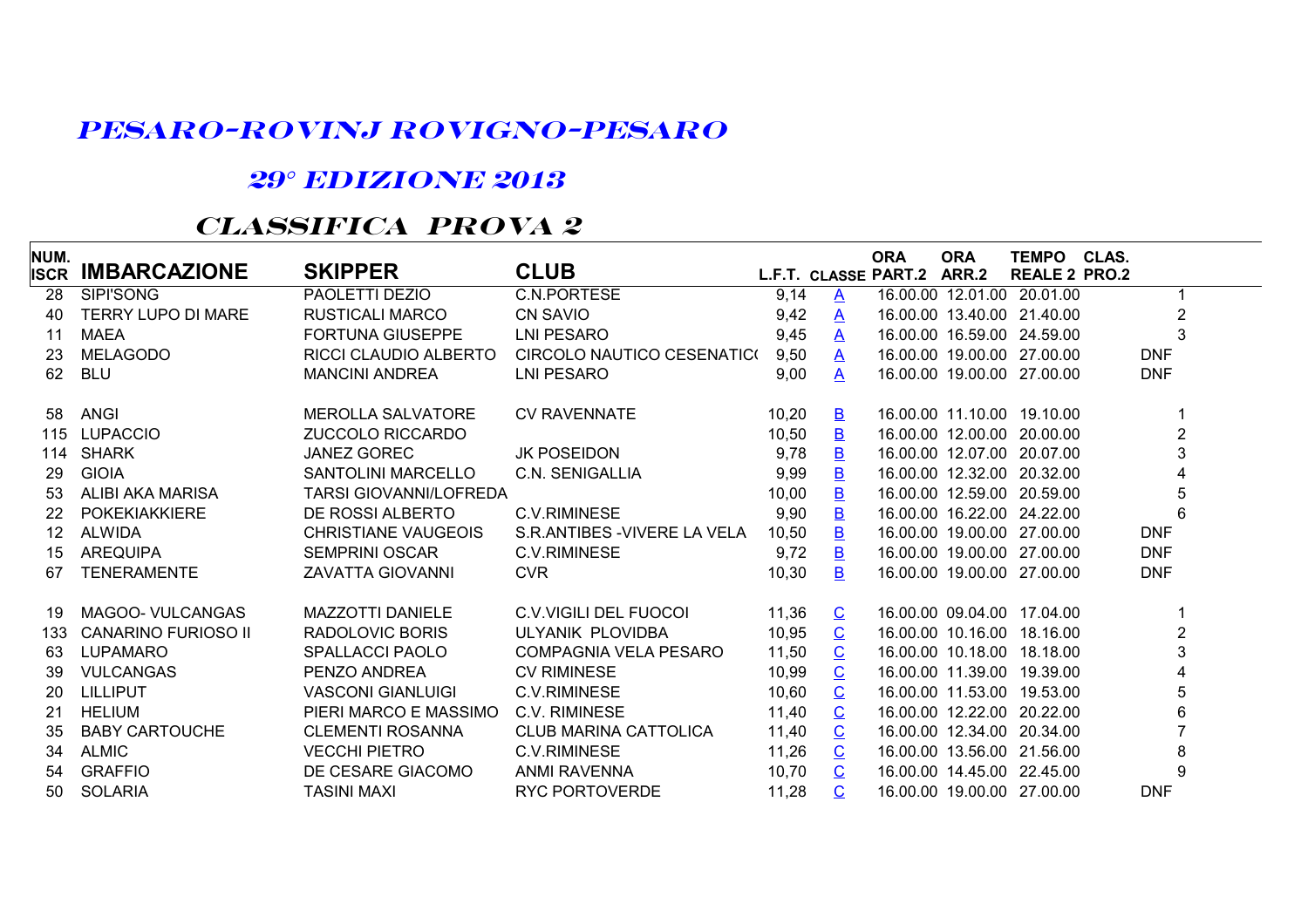| 10             | <b>FRAGOLINA</b>     | <b>GIANGRANDI OMERO</b>             | RAVENNA Y.C.             | 12,50 | $\mathbf{D}$             | 16.00.00 09.36.00 17.36.00 | -1              |
|----------------|----------------------|-------------------------------------|--------------------------|-------|--------------------------|----------------------------|-----------------|
| 43             | PAZZIDEA             | LONGHI GUIDO                        | <b>CN CESENATICO</b>     | 12,11 | $\mathbf{D}$             | 16.00.00 09.52.00 17.52.00 | $\overline{2}$  |
| 9              | <b>MY TWINS</b>      | <b>BARTOLUCCI PAOLO</b>             | <b>CN PESARO</b>         | 12,06 | $\mathbf{D}$             | 16.00.00 12.14.00 20.14.00 | 3               |
| 121            | <b>TASMANIA</b>      | DI CHIARA ANTONIO                   | <b>LNI TRIESTE</b>       | 11,92 | $\mathbf{D}$             | 16.00.00 12.37.00 20.37.00 | $\overline{4}$  |
| 45             | <b>VOLA VIOLA</b>    | <b>SABBIONI SAVERIO</b>             | <b>CN RIMINI</b>         | 11,99 | $\mathbf{D}$             | 16.00.00 12.56.00 20.56.00 | 5               |
| 26             | <b>SMILE</b>         | <b>GRADARA MARIO</b>                | CIRCOLO NAUTICO BELLARIA | 11,99 | $\mathbf{D}$             | 16.00.00 15.44.00 23.44.00 | $6\phantom{1}6$ |
| 37             | <b>GIGLIO</b>        | <b>GREGORIO MAURO</b>               | <b>CN RIMINI</b>         | 12,48 | $\mathbf{D}$             | 16.00.00 19.00.00 27.00.00 | <b>DNF</b>      |
| 46             | <b>REVEIL</b>        | <b>TALARICO ATTILIO</b>             | <b>CN VINC.MIGLIORI</b>  | 11,90 | $\mathbf{D}$             | 16.00.00 19.00.00 27.00.00 | <b>DNF</b>      |
| 55             | ZANZIBAR BLU         | <b>SBRISCIA PIETRO</b>              | <b>CN SENIGALLIA</b>     | 11,98 | $\mathbf{D}$             | 16.00.00 19.00.00 27.00.00 | <b>DNF</b>      |
| 48             | SHEAR-TERROR         | <b>SETTI PIERALBERTO</b>            | <b>RYC</b>               | 13,21 | E                        | 16.00.00 07.56.00 15.56.00 | 1               |
| 13             | <b>IRINA</b>         | <b>GUGLIELMO MAURIZIO</b>           | RAVENNA Y.CLUB           | 13,40 | E                        | 16.00.00 08.20.00 16.20.00 | $\overline{2}$  |
| 56             | X-ECOR               | <b>BAIONI GABRIELE</b>              | <b>RYC</b>               | 12,93 | E                        | 16.00.00 09.51.00 17.51.00 | 3               |
| 33             | 7 THINGS INTERMEDIA  | <b>BASTIANELLI STEFANO</b>          | L.N.I. PESARO            | 13,25 | E                        | 16.00.00 09.55.00 17.55.00 | $\overline{4}$  |
| 25             | <b>AGAIN</b>         | <b>GIULIANELLI LUCA</b>             | R.Y.C.                   | 13,49 | E                        | 16.00.00 09.59.00 17.59.00 | 5               |
| 64             | <b>BELLADONNA</b>    | <b>BRAGLIA GIOVANNI</b>             | <b>LNI SENIGALLIA</b>    | 13,27 | E                        | 16.00.00 19.00.00 27.00.00 | <b>DNF</b>      |
| 6              | <b>LUCIFERA</b>      | PIERINI GIOVANNI                    | ASD CONTROVENTO          | 14,26 | E                        | 16.00.00 09.05.00 17.05.00 | 1               |
| 38             | <b>TAGORA</b>        | <b>BERTOZZINI ROBERTO</b>           | <b>YC PORTOVERDE</b>     | 14,10 | E                        | 16.00.00 11.32.00 19.32.00 | $\overline{2}$  |
| 31             | <b>BIG SALINO</b>    | <b>GUADAGNI CLAUDIO</b>             | C.V. RAVENNATE           | 14,50 | E                        | 16.00.00 12.06.00 20.06.00 | $\sqrt{3}$      |
| 41             | <b>WHISPER</b>       | BRANDUCCI MARIANO EDG/YC SAN MARINO |                          | 14,50 | E                        | 16.00.00 12.24.00 20.24.00 | $\overline{4}$  |
| 51             | <b>COCHI BONDHU</b>  | <b>ZANGHERI PAOLO</b>               | <b>CN RIMINI</b>         | 15,20 | $\mathsf E$              | 16.00.00 15.46.00 23.46.00 | 5               |
| 36             | <b>NABUCCO</b>       | <b>BARAGHINI GIANLUCA</b>           | <b>CN CESENATICO</b>     | 14,73 | E                        | 16.00.00 19.00.00 27.00.00 | <b>DNF</b>      |
| 42             | <b>KIMBE</b>         | <b>VALLANA GABRIELE</b>             | <b>H2O</b>               | 13,98 | E                        | 16.00.00 19.00.00 27.00.00 | <b>DNF</b>      |
|                | 111 NIGGI            | PERUSKO LUKA                        | <b>CLUB MAESTRAL</b>     | 14,15 | E                        | 16.00.00 19.00.00 27.00.00 | <b>DNF</b>      |
| 57             | <b>ORLANDA</b>       | <b>SAMMARINI FILIBERTO</b>          | <b>CN RIMINI</b>         | 15,85 | $\overline{G}$           | 16.00.00 05.59.00 13.59.00 |                 |
| 17             | <b>MOON SHINE</b>    | ZICCARELLI EDOARDO                  | L.N.I. PESARO            | 15,99 | $\underline{\mathbf{G}}$ | 16.00.00 06.03.00 14.03.00 | $\overline{2}$  |
| 4              | <b>CHICA BOBA II</b> | <b>CINQUEPALMI LUCA</b>             | L.N.I. PESARO            | 17,00 | $\underline{\mathbf{G}}$ | 16.00.00 08.00.00 16.00.00 | 3               |
| 52             | <b>JUNO</b>          | <b>OLIVIERI IVO</b>                 | <b>CV PINETO</b>         | 15,98 | $\mathbf G$              | 16.00.00 09.47.00 17.47.00 | $\overline{4}$  |
| $\overline{2}$ | <b>VALENTINA</b>     | <b>CANE' PIER PAOLO</b>             | C.N. RIMINI              | 17,55 | $\mathbf G$              | 16.00.00 12.49.00 20.49.00 | 5               |
| $\overline{7}$ | <b>SALINIGI</b>      | ANDREANI PAOLO                      | C.V.C.CONTROVENTO        |       | 18,60 MAXI               | 16.00.00 07.07.00 15.07.00 | 1               |
| 5              | <b>CHICA MAGNUM</b>  | <b>CINQUEPALMI MICHELE</b>          | L.N.I. PESARO            |       | 23,84 MAXI               | 16.00.00 08.29.00 16.29.00 | $\overline{2}$  |
|                | 65 AURORA MARINA     | <b>RIGHETTI MAURO</b>               | C.V. RIMINI              | 10,50 | <b>VA</b>                | 16.10.00 09.20.00 17.10.00 |                 |